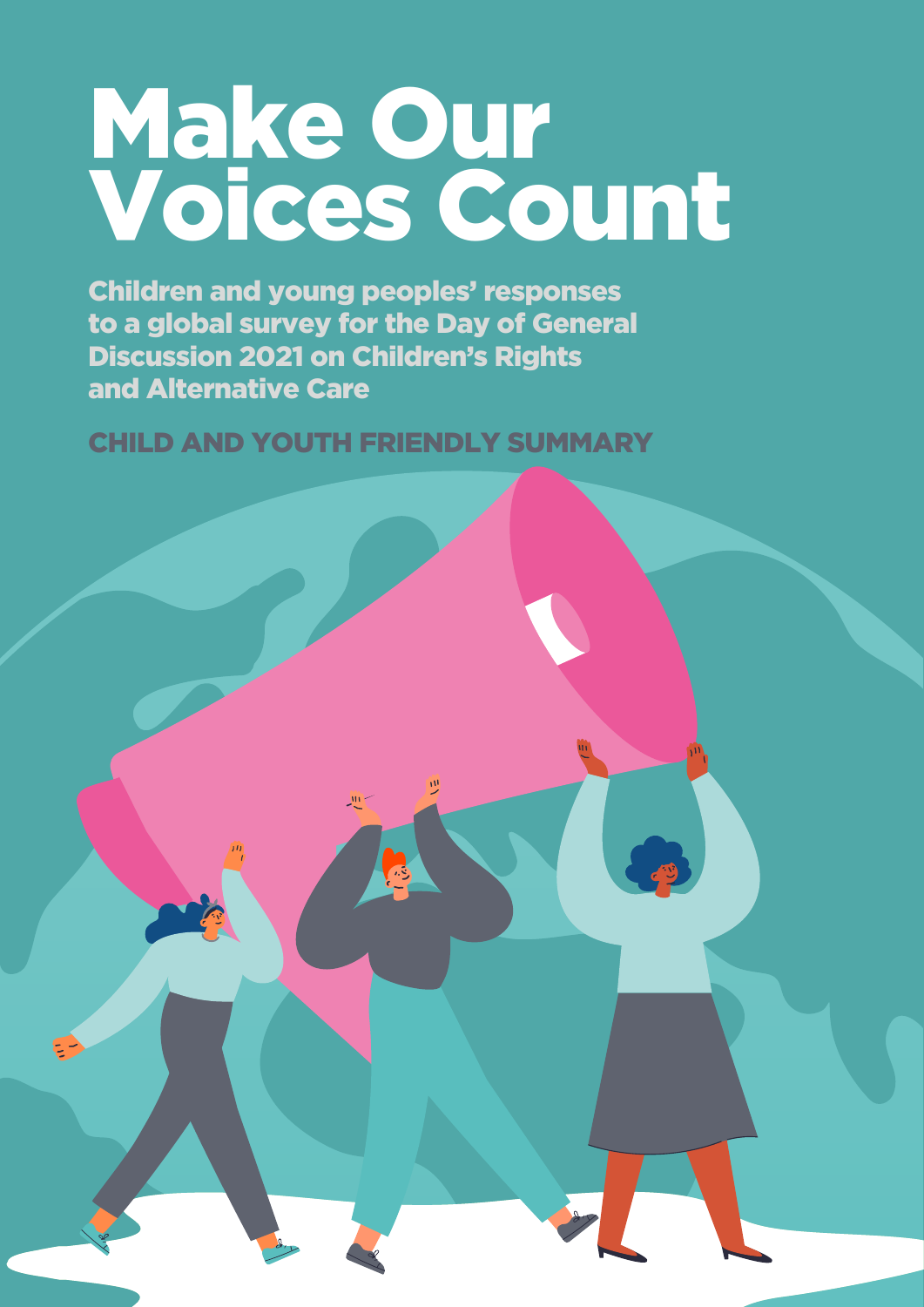## What is this paper about?

We're sharing children and young people's responses to a global survey for the Day of General Discussion 2021.

The topic of the survey is Children's Rights and Alternative Care.

Alternative care is when children and young people do not live with their parents and are in the care of relatives or other adults who are not their family members.

The report has been submitted to the United Nations Committee on the Rights of the Child who are hosting a Day of General Discussion (DGD) on 'Children's Rights and Alternative Care' in September 2021.

The United Nations Committee on the Rights of the Child is a group of 18 experts that checks if governments around the world are helping children enjoy their rights to live well and thrive. These rights are listed in a document called the UN Convention on the Rights of the Child. You can find out more about the Convention and the Committee on the Rights of the Child [here:](https://www.ohchr.org/EN/HRBodies/CRC/Pages/InformationForChildren.aspx)

### [ohchr.org/EN/HRBodies/CRC/Pages/InformationForChildren.aspx](http://ohchr.org/EN/HRBodies/CRC/Pages/InformationForChildren.aspx)

The Day of General Discussion is a public meeting that aims to gain a deeper understanding of the UN Convention on the Rights of the Child and how it promotes the rights of children in alternative care and those at risk of family separation, or already separated from their families.

### Letter to Members of the Committee on the Rights of the Child

**Dear Members of the Committee on the Rights of the Child,** 

**We are the research group, a team of 13 members from 10 countries who represent the wider Children and Young People's Advisory Team (CAT and YAT) made up of 25 members located across 18 countries. Together, we have created this letter to you to introduce our report for the Day of General Discussion taking place in September 2021.**

- **Listening to children and young people:** Children and young people want to be heard and listened to.  $\blacksquare$ All too often, adults do not consider their opinions in decisions being made about their lives and this needs to change.
- **Prevention:** Children and young people want duty bearers to focus on prevention, ensuring that alternative care is a last resort, where all other options for supporting families to stay together are exhausted first.
- **The ongoing impact of COVID-19:** A lot of children and young people have been affected by the COVID-19 pandemic and special attention needs to be given to this.
- **Leaving alternative care:** Children and young people must be psychologically and practically supported after life in alternative care so they can live happy lives in adulthood.

**This report captures the views, ideas and experiences of children and young people across the world who participated in a global survey. Although every child and young person has their own unique story, we have been struck by just how many of us have similar experiences of alternative care around the world. A lot of these experiences are negatively impacting our human rights: drastic change is needed. While the report outlines the key themes to have emerged from the global survey findings, the following were particularly significant to us as the research group:** 

**Ahead of the Day of General Discussion in September 2021, we hope that this report will help you to better understand the situation for children and young people in alternative care and consider important ways to prevent family separation. We hope it helps you to feel more aware of the issues faced by many children and young people in different countries. However, this report is not just for you. We want the views, ideas and experiences in this report to reach as many people as possible working with, and making decisions about, children and young people locally, nationally and internationally.** 

**We need the international community to take collective action to make sure that children and young people have a safe, nurturing family environment to grow up in and to make alternative forms of care better, when children cannot live with their own families. This must involve creating accountability systems to make sure all countries create and provide high standards of alternative care which respect and protect children and young people's human rights. At the same time, we know that there needs to be targeted action towards different regions and countries; it is not a one-size-fits-all situation.**

**Our final message to you is that the attitude of society towards the children and young people living in alternative care must change. We are an integral part of society and we must be respected, loved and cared for, regardless of caste, ethnicity, ability, color, gender, and/or religion for our happiness, development, and development of our world as a whole.** 

### **With thanks,**

**Research Group of the Children and Young People's Advisory Team July 2021**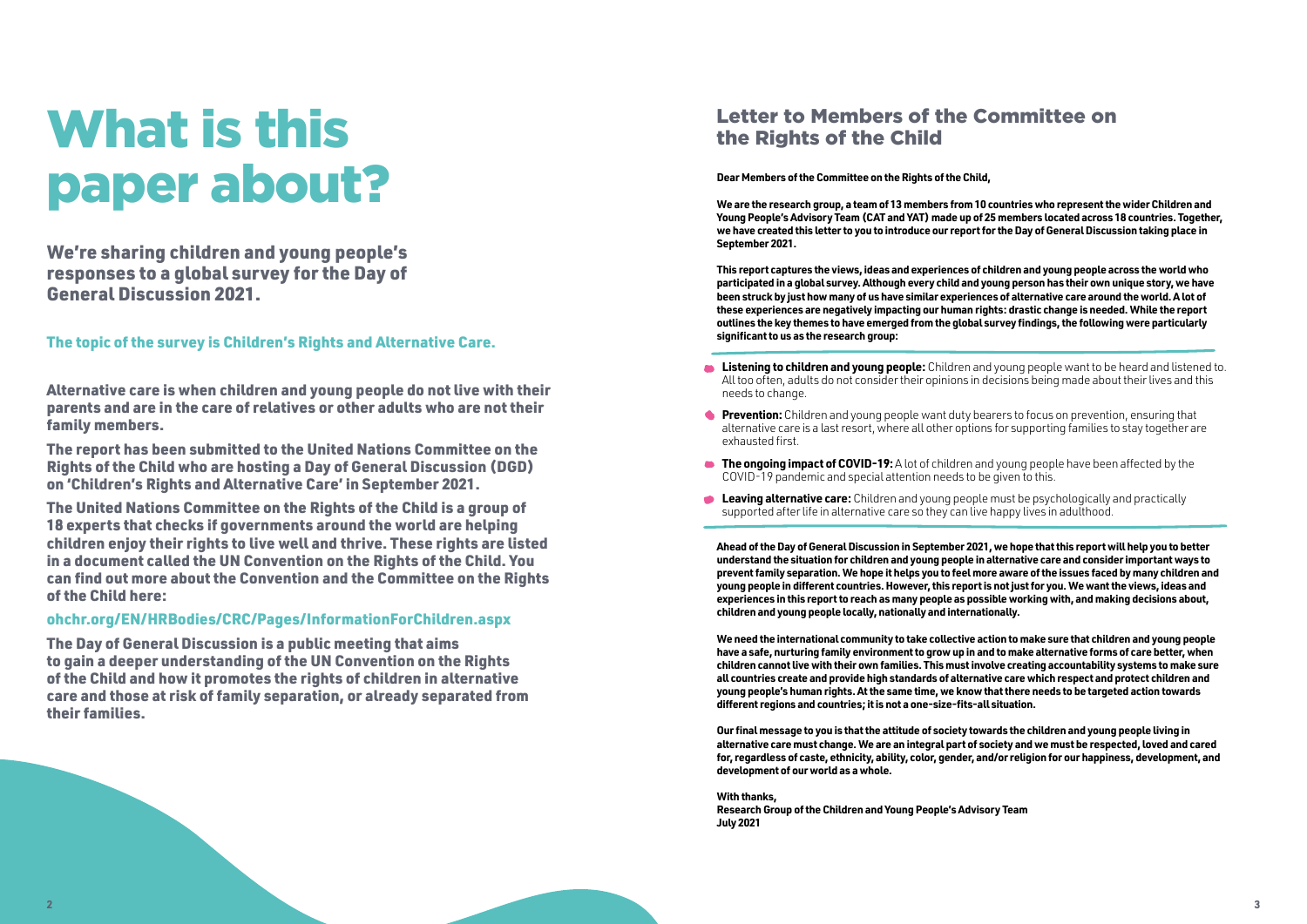## How were children and young people consulted?

We have to be heard and considered experts of life in care. We so often are overlooked in the processes of case planning, case management, training for staff, and policy writing - we are the ones who live through these decisions made by adults who often only have scholarly knowledge or service provision knowledge of what we have to live every day. Ask us."

Young woman, 18-25, Canada

## Who?

Why?

1,188 children and young people aged between 5 and 25 from across the world were consulted who have experience of alternative care or the child protection system.

How?

A young woman from Canada who responded to the survey explains why:



A global online survey was carried out from April to May 2021. The survey asked questions about children and young people's experiences of alternative care such as - What makes good quality care? How can we prevent children from being separated from their families? And how has COVID-19 affected children's lives?

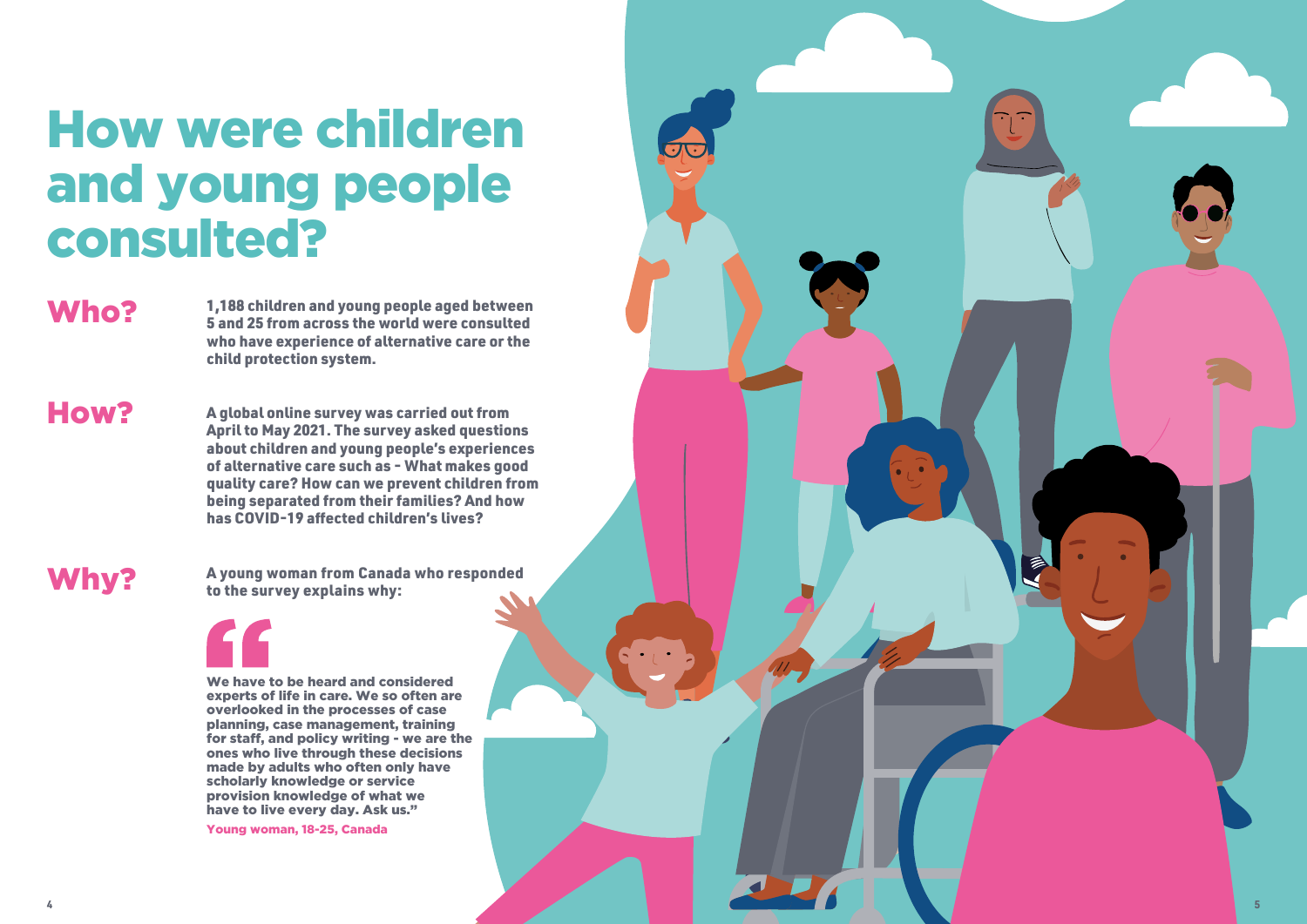# What did they say?

## In Europe and North America

children and young people were more specific about their needs and what they thought should improve. For example, they talked about specific rights such as the right to education and the right to protection for children and young people in alternative care. And they saw themselves as having an expertise that should be listened to by adults.

Treat each other with love, with respect, give each other protection. We should take good care of each other and also not fight with each other." Girl, 5-10, Ecuador

## Across Africa, Asia, and Latin America and the Caribbean

children and young people were broader in their answers, talking about key themes such as love, safety, food, and medicine. They were no less passionate about their experiences of care, although they were less likely to see themselves as experts.

## Similarities across the world…

Children and young people want and need:

to be listened to, respected and taken seriously by adults

fun, free time and personal space

adult caregivers to be patient and kind, and make time for them

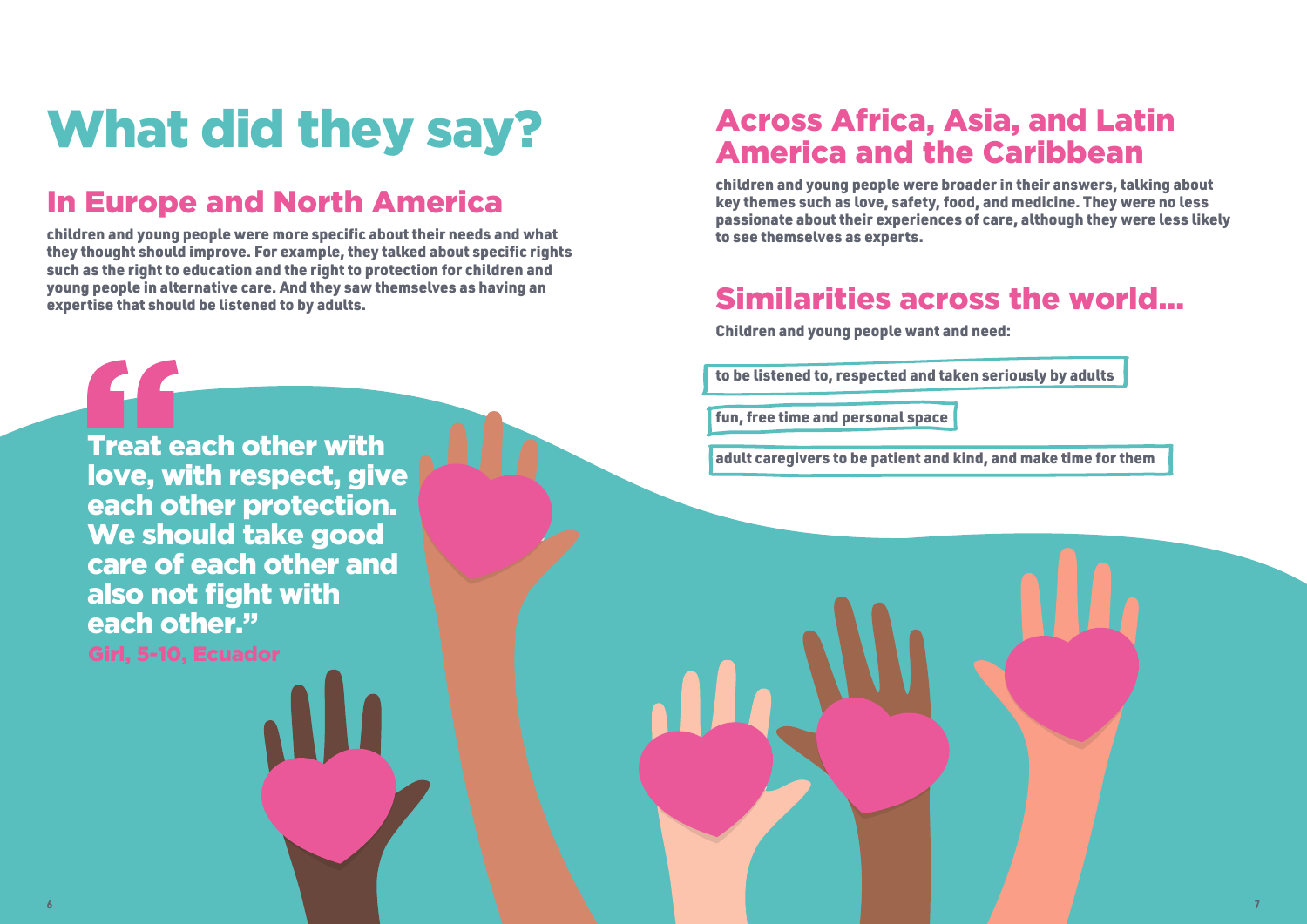in the global survey responses – showing how central love is to the experiences of children and young people in care.

## Children and young people highlighted the importance of:

### $\sqrt{}$  feeling loved

building trust and having safe, dedicated time and space to share feelings and thoughts with adult caregivers

 $\widehat{\hspace{1cm}}$ 

 $\sqrt{e}$  ducation, socialisation

# Love was mentioned 688 times

**8 9**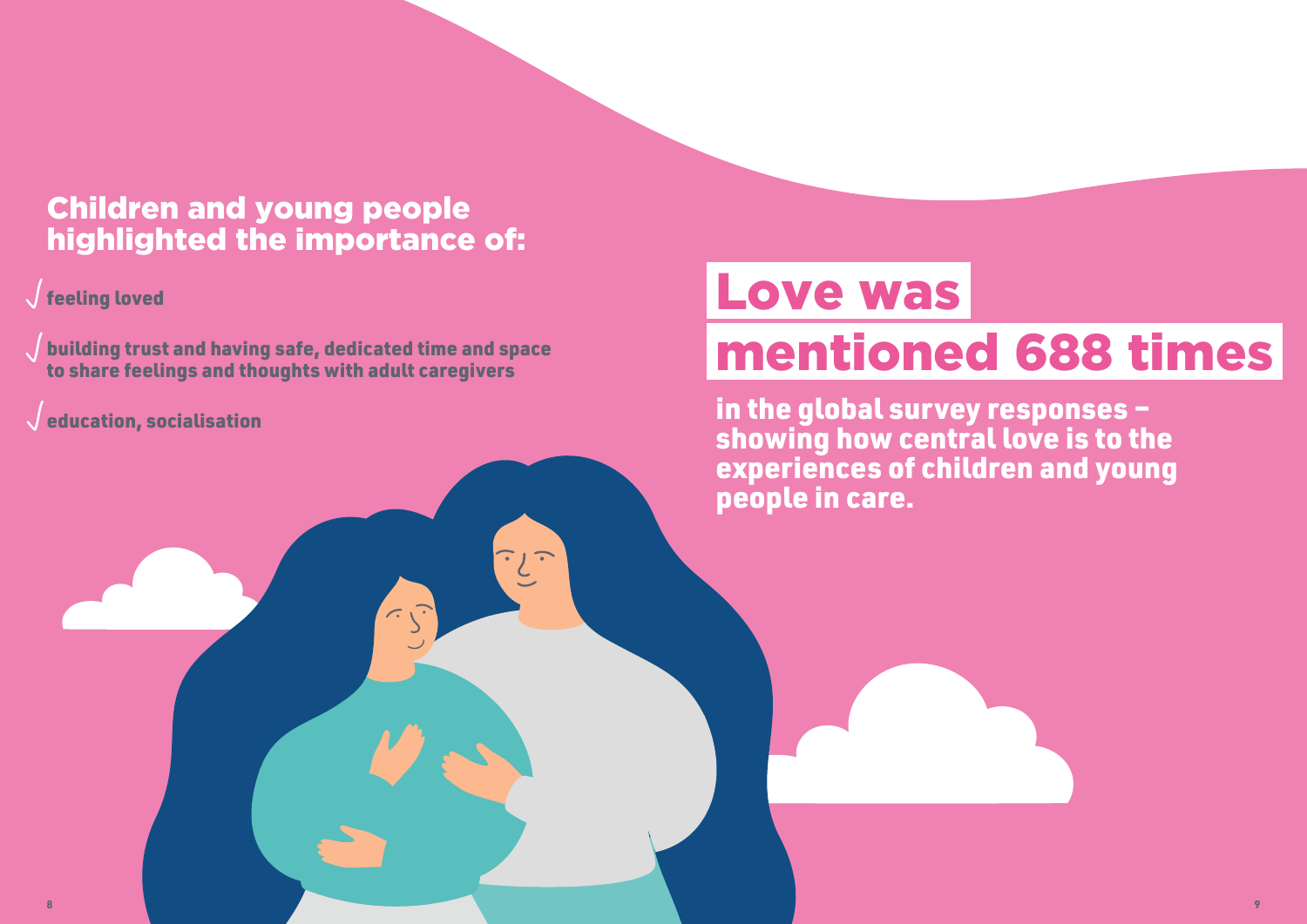## Groups that experience particular challenges

## Young people who have left care

said how challenging it is to be on your own without financial, emotional or psychological support, and how they want help finding jobs and continuing their education.

## Lesbian, gay, bisexual, transgender, queer, 2-spirited, and intersex young people

explained how they wanted to be accepted by caregivers and parents, and that they had fears about their safety.

### Children and young people with disabilities

talked about caregivers being trained on how to best support them, access to education, and the effects of poverty.

## Girls and young women

mentioned the importance of being treated equally, and having the same access to their rights as boys and young men.





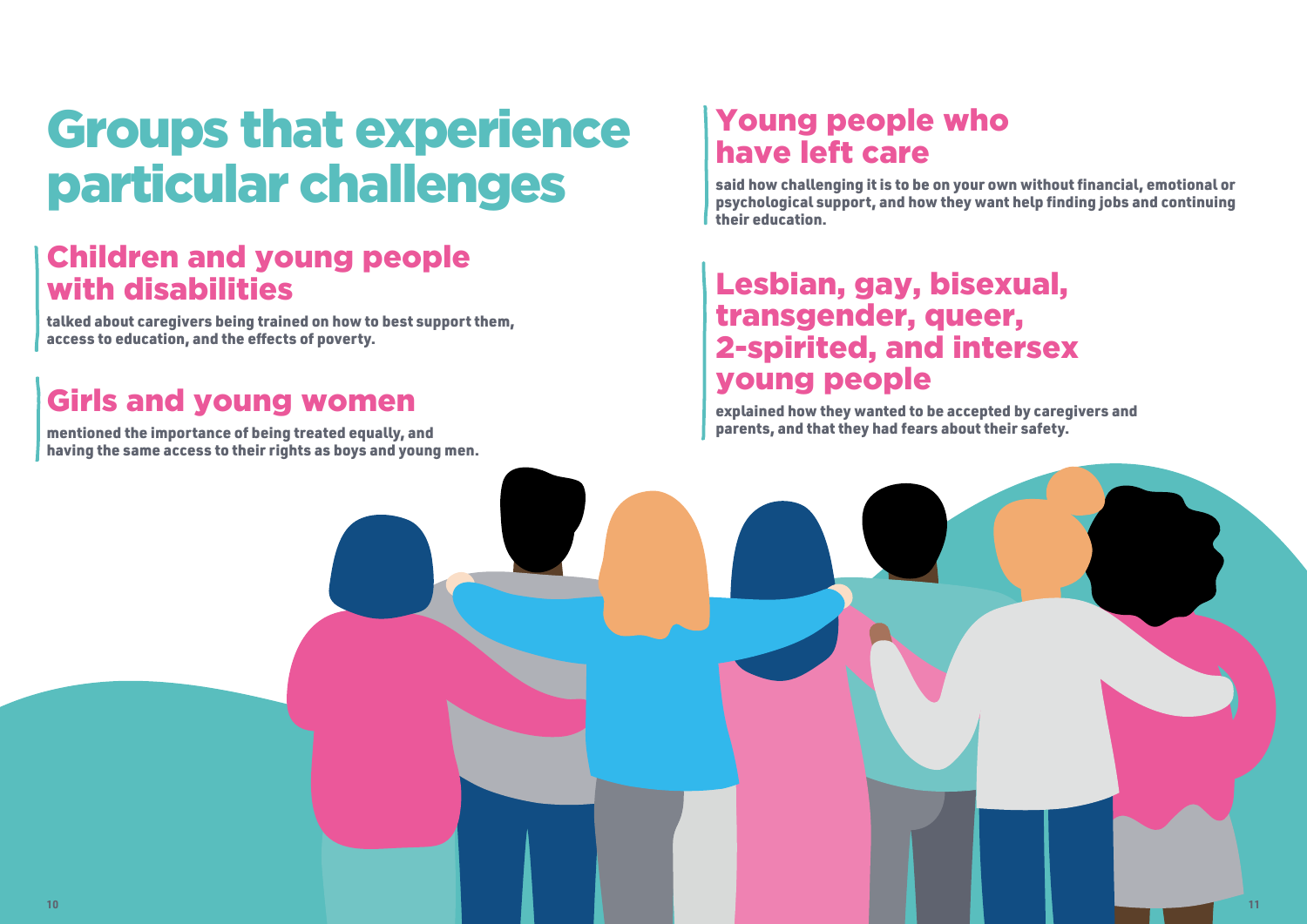## Children and young people's ideas for change

## Prevention

Make sure all other options for supporting families to stay together are tried before alternative care is used. These options include providing financial support to families, training and support programs for parents (including psychosocial support). Involve children and young people in designing and delivering these programs to make sure they include all groups of children.

## Listening to children and young people

Too often, adults do not consider children and young people's opinions in decisions being made about their lives and this needs to change. Provide training and education for adults on how to meaningfully listen to and involve children and young people in decisions about their day-to-day lives. Also, provide the emotional and practical support children and young people need to have their say.



### Good quality alternative care

Make sure parents have access to counselling, mental health support and respite services. It should be a priority to keep siblings together. Keep children and young people connected to their culture. Keep children and young people safe from harm.

## Leaving alternative care

Children and young people must be psychologically and practically supported after leaving alternative care, so they can live happy lives in adulthood. Provide the kind of support that young people ask for, including financial, emotional and psychological support.

In my view, financial support comes at the top. If there is a good flow of money, then there is less chance of dissatisfaction and frustrations in the family. After that comes emotional support. If we support our family by providing love, support, reassurance, acceptance and encouragement then we can strengthen our love bond further."

Young woman, 18-25 Nepal

Children should receive information about their rights, making them able to report when a right is violated. In alternative care, it is important to monitor and evaluate services."

Young man, 18-25, Moldova



Even if children in care don't talk

about their backgrounds, the adults still have a responsibility to help them maintain their identity."

Young woman, 18-25 New Zealand

Children should be made to feel at ease as if they were in their own families and to be given all the maternal and paternal love they need."

Young man, 18-25, Haiti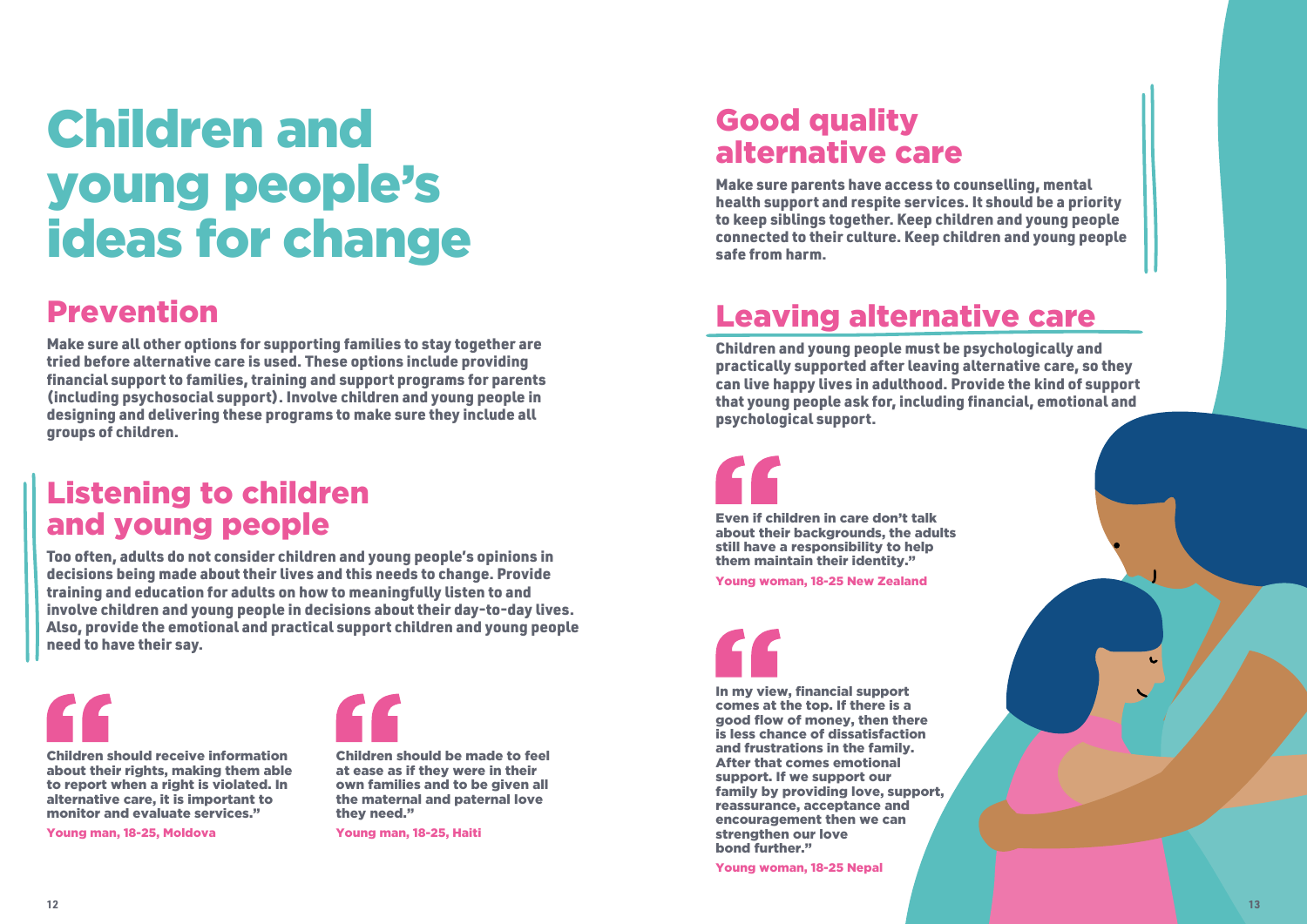For me, COVID-19 has impacted all of us in the sense that it has reminded us all in a fraction of a second that we as humans cannot control everything in this life; at any moment we can pass away. We are all vulnerable and this doesn't just happen to others." Young woman, 18-25, Benin

## The impact of COVID-19

This survey took place during the COVID-19 pandemic. As a result children and young people described feelings of loneliness, isolation, anxiety, boredom, depression, anger, sadness and fear that the pandemic has brought into their lives.

In addition, they described situations in which parents and caregivers had died or become seriously ill from the virus, and the impact this has had on their care, wellbeing and safety - which need to be given special attention.